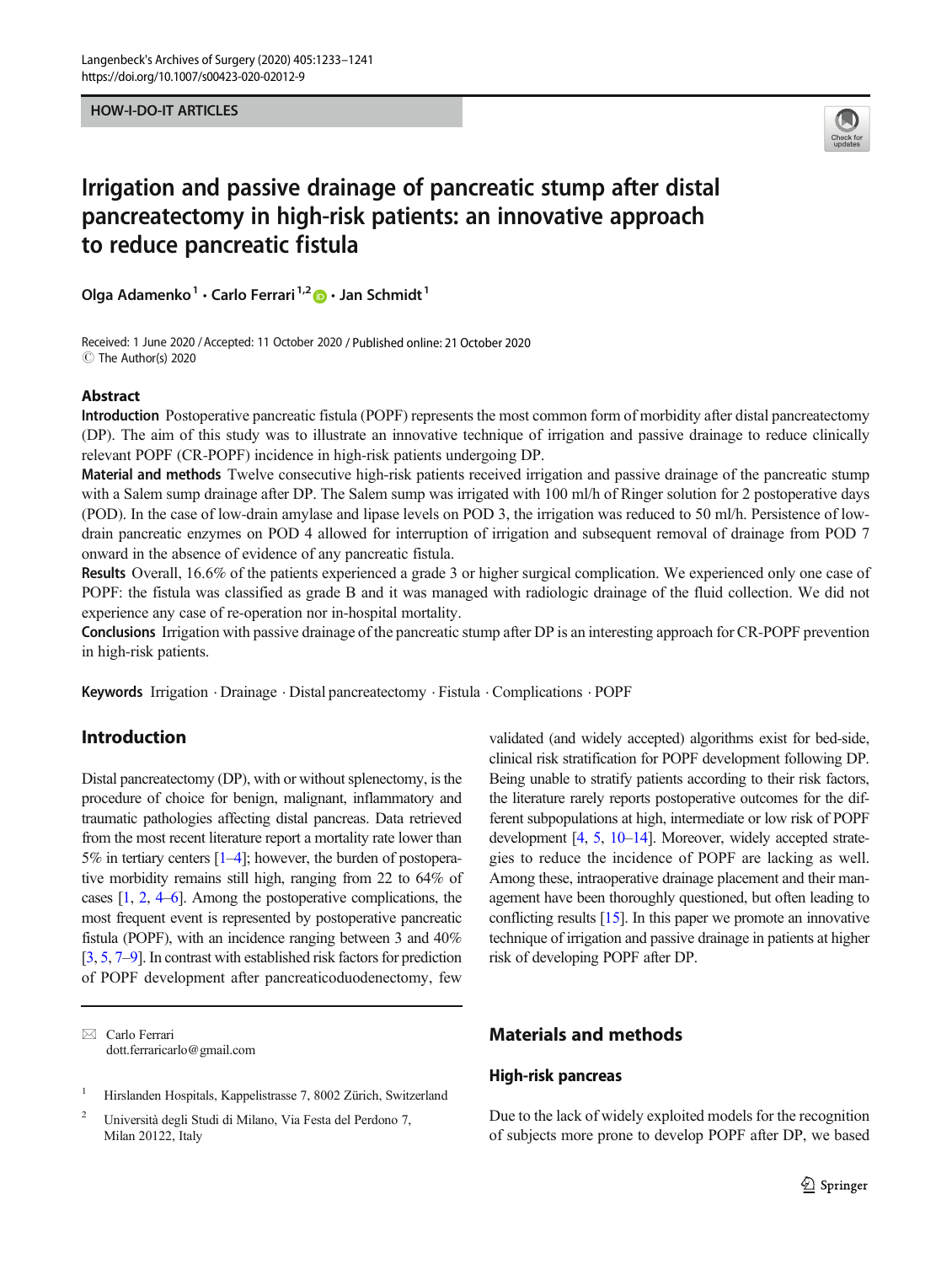the inclusion of our patient on the most updated data from the literature combined with our clinical experience. Therefore, we included in the high-risk category all those patients presenting both the following compulsory characteristics:

- Thick pancreas at the site of transection. According to our experience, a thick pancreas at the site of transection is the most prominent risk factor for the development of POPF. This belief is supported by several findings coming from the literature  $\left[3, 8, 16-18\right]$  $\left[3, 8, 16-18\right]$  $\left[3, 8, 16-18\right]$  $\left[3, 8, 16-18\right]$  $\left[3, 8, 16-18\right]$  $\left[3, 8, 16-18\right]$  $\left[3, 8, 16-18\right]$ . Two studies from Sugimoto et al. [\[8](#page-7-0), [19\]](#page-7-0) highlighted the relationship between pancreatic thickness and development of POPF after DP. Same results could be found in the work of Fukuda et al. [[17](#page-7-0)]; moreover, the Japanese group demonstrated that POPF rates increased significantly with increasing pancreatic thickness. According to these findings, we included in this category all patients having a preoperatively measured pancreas thickness on CT scan at the approximate site of transection greater than 12 mm.
- Soft pancreatic texture. Similarly to pancreaticoduodenectomy, soft pancreatic texture has been recognized as a risk factor for development of POPF also in DP [\[3](#page-6-0), [20](#page-7-0)–[22](#page-7-0)]. The results from Xia et al. [[21](#page-7-0)] demonstrated the association between soft pancreatic parenchyma with both overall POPF and clinically relevant POPF (CR-POPF). The association between pancreatic texture and CR-POPF remained statistically significant also at the multivariate level. In the systematic review and meta-analysis by Peng et al. [\[20](#page-7-0)], the pooled odds ratio and 95% confidence interval of 14 articles supported the association between soft pancreatic texture and POPF. The work by Mendoza et al. [\[3](#page-6-0)] failed to identify soft pancreatic parenchyma as a risk factor by itself; however, their results showed an increased incidence of POPF development when a soft pancreas was associated with a thick stump.

As additional, facultative criteria for the recognition of high-risk patients, we included:

– High BMI. Several studies report an association between obesity and increased incidence of POPF after DP [\[1](#page-6-0), [5](#page-6-0), [7,](#page-7-0) [11](#page-7-0), [20](#page-7-0)–[24](#page-7-0)]. The study of Vanbrugghe et al. [[5\]](#page-6-0) identified an association between CR-POPF and both BMI  $\geq$  25 kg/ m<sup>2</sup> and a visceral fat area  $\geq$  92 cm<sup>2</sup> measured on preoperative CT scan. Moreover, the latter was found to be an independent predictor of CR-POPF also at the multivari-ate analysis. In the paper of Yamashita et al. [[25\]](#page-7-0), BMI $\geq$  $25 \text{ kg/m}^2$  was independently associated with the development of severe postoperative complications. A strong contribution was given, again, by the meta-analysis from Peng et al. [[20](#page-7-0)], which highlighted how patients with elevated BMI are more prone to suffer from POPF.

– Multiorgan resection. Multivisceral resections increase the length and the complexity of the surgical procedure, therefore augmenting the risk of postoperative complications. Data from the literature confirmed the association of multiorgan resection with both POPF [\[1](#page-6-0), [16,](#page-7-0) [26\]](#page-7-0) and increase in morbidity rates [[27,](#page-7-0) [28\]](#page-7-0) after DP. In particular, the association with intestinal resection increases the risk of developing a severe postoperative complication such as pancreatico-intestinal fistula.

Whenever a patient met these criteria, the surgical procedure and, most importantly, the drainage allocation was performed as follows.

#### Surgical procedure

In case of tumors not extending beyond the pancreatic capsule, the laparoscopic approach was the procedure of choice and it was performed in a standardized fashion.

After arranging the trocars in a semi-circular fashion in the superior abdomen, with the optic trocar positioned in the supraumbilical region, the gastrocolic ligament is opened with an ultrasound device (Thunderbeat™; Olympus, Japan) caudally to the marginal arcade of the great gastric curvature. After gaining access to the lesser sac, the transverse colon is mobilized and displaced caudally: at this point, the hepatic retractor is placed under the posterior gastric wall, which is then lifted cranially to better expose the pancreatic surface. An intraoperative ultrasound is performed in order to localize the pancreatic lesion. The inferior pancreatic margin is dissected with Thunderbeat<sup>™</sup> until the superior mesenteric vein is exposed. The splenic artery is then isolated and sealed with a medium-size Hem-o-lok™ clip (Weck Surgical Instruments, Teleflex Medical, Durham, NC, USA) about 1 cm medially with respect to the pancreatic parenchyma transection plane. The splenic vein is exposed and isolated. The pancreatic parenchyma is underpassed and sectioned by using an EndoGia™ stapler (Covidien, Boulder, CO, USA) with black, reinforced cartridge. Subsequently, the splenic vein is transected with EndoGia™ stapler loaded with a vascular cartridge. The body-tail of the pancreas is lateralized toward the left side and dissected along the plane laying ventrally to the Gerota's fascia. Lymphadenectomy is carried out in the peripancreatic area and along the common hepatic artery, celiac trunk and splenic artery. The short gastric vessels and the spleno-colic ligament are sectioned with Thunderbeat<sup>™</sup>. The spleen is freed from its retroperitoneal adherences, until reaching the dissection plane previously prepared, ventrally to the Gerota's fascia. The en-block surgical specimen including pancreas, spleen, and lymphnodes is positioned into an endobag, and it is retrieved via a Pfannenstiel incision.

When the tumor extended beyond the posterior pancreatic capsule on preoperative CT scan, the preferred approach was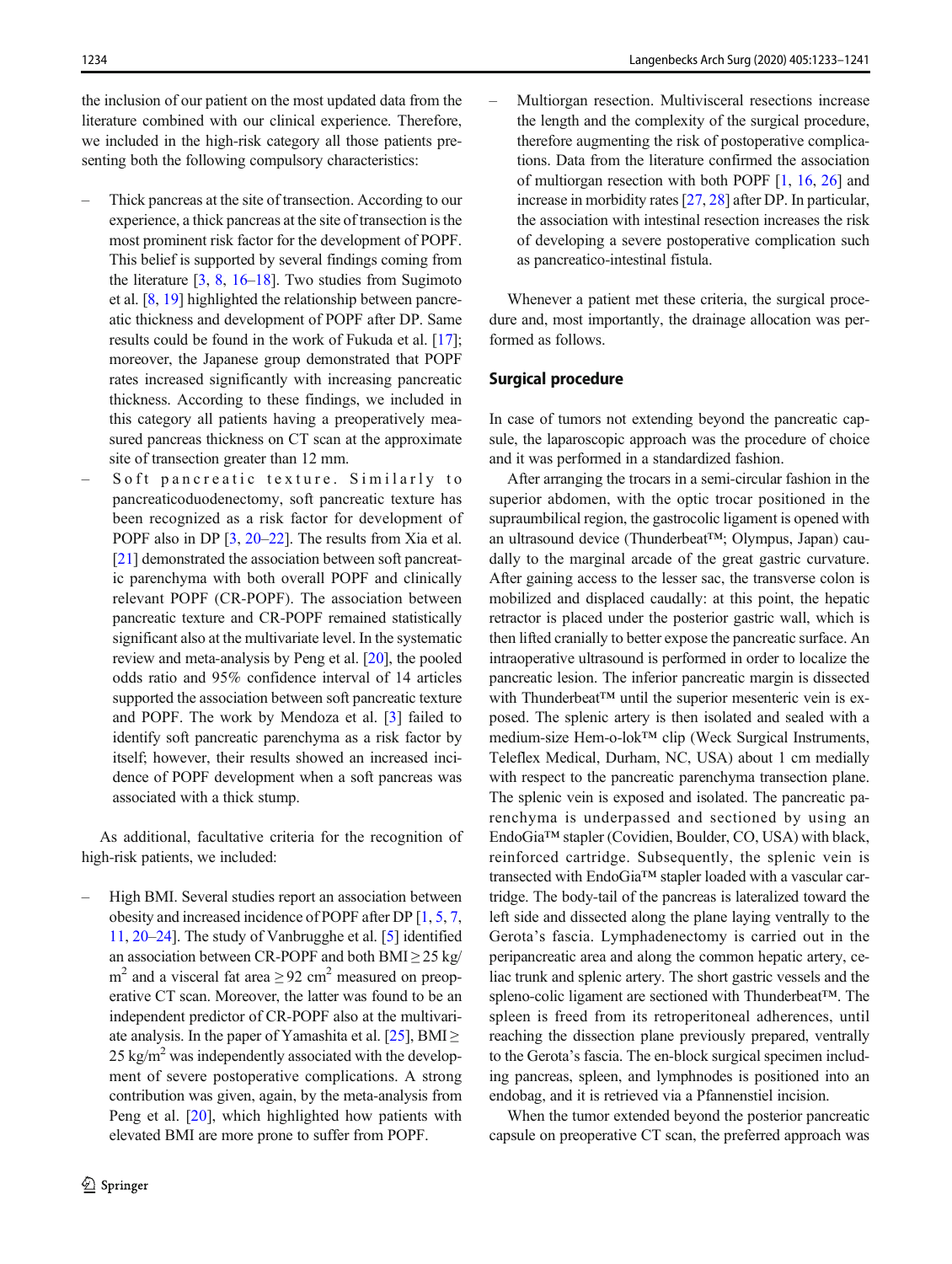an open posterior radical antegrade modular pacreatosplenectomy (RAMPS) [[29](#page-7-0)]. Right after the opening of the omental bursa, division of the short gastric vessels, and lateralization of the stomach, the posterior RAMPS establishes the underpassage and division of the pancreatic gland at the head-to-body junction. After the exposure of the celiac trunk and the superior mesenteric artery, lymphadenectomy is carried out along the common hepatic artery and celiac trunk and along the origin of the splenic artery. After dividing the splenic vessels, pancreatic resection is carried out from right to left, therefore removing into an en-block specimen the pancreatic body and tail, the spleen, the left adrenal gland, and all tissues included within the left margin of the aorta, the diaphragm, and the postero-lateral abdominal wall.

In the case of tumor extending beyond the anterior pancreatic capsule or infiltrating surrounding organs, such as stomach, colon, or mesocolon, an open, left-to-right approach was performed as follows. The abdomen is entered via a median, superior laparotomy. The coloepiploic detachment is performed and access to the lesser sac is obtained. The left colic flexure is then mobilized until the plane laying anterior to the Gerota's fascia; the short gastric vessels are dissected with an ultrasound device (LigaSure Impact™, Covidien, Boulder, CO, USA). The body and tail of pancreas are then mobilized until the exposure of superior mesenteric vessels is achieved. The splenic vein is transected with an EndoGia™ stapler with vascular cartridge; the splenic artery is sealed with a mediumsize Hem-o-lok™ clip about 1 cm medially with respect to the pancreatic parenchyma transection plane. Lymphadenectomy is carried out in the peripancreatic area and along the common hepatic artery, celiac trunk, and splenic artery. In case of suspected or confirmed malignancy, the pancreatic tail and body are dissected leaving a macroscopic 3 cm margin from the tumor: the parenchyma is then resected by using an EndoGia™ stapler with black, reinforced cartridge. The surgical specimen containing body-tail of pancreas, spleen, and lymphnodes is removed en-block.

Despite the procedure performed, some common steps are carried out independently from the surgical approach:

- The falciform ligament is mobilized and sutured with 3-0 Prolene (Ethicon, Somerville, NJ, USA) on the pancreatic stump.
- The greater omentum is partially mobilized and is positioned in the splenic lodge.
- Intraoperative frozen section is carried out to confirm the absence of microscopic tumor on the resection margins. In case positivity of resection margins for tumoral cells is confirmed, the resection of the pancreatic parenchyma is extended and a new intraoperative frozen section is carried out.
- & A 15-Ch Salem sump irrigation tube with passive drainage (Covidien, Boulder, CO, USA) is positioned near the

pancreatic stump and it is fixed, firstly to the peritoneum with 4-0 Vicryl Rapide and then to the skin with a 0-0 Ethibond (Ethicon, Somerville, NJ, USA) purse string suture.

& A drainage catheter (Cystofix; Braun, Melsungen, Germany) is positioned in the lower pelvis via a separate access in the left flank.

A schematic representation of drainage positioning is shown in Fig. 1.

Every patient received 0.6 mg of pasireotide (Signifor®, Novartis) the evening before and on the morning of the surgical procedure. Patients then received 0.6 mg pasirotide three times a day, until postoperative day (POD) 5.

#### Postoperative drain management

The Salem sump was flushed with 100 ml/h of Ringer solution for 2 postoperative days; the drainage of the collected fluid and possible pancreatic juices occurred by passive gravity. The quality of the drained fluids was inspected every day in order to recognize sinister appearance. Drain amylase and lipase values on POD 3 lower than three times the serum level in that given patient on the same day, allowed for reduction of the flushing speed with Ringer solution to 50 ml/h. In case the levels of amylase and lipase remained under the aforementioned cut-offs also on POD 4, Ringer irrigation was



Fig. 1 Schematic representation of the drainage positioning (SS, Salem sump drainage; CF, Cystofix drainage)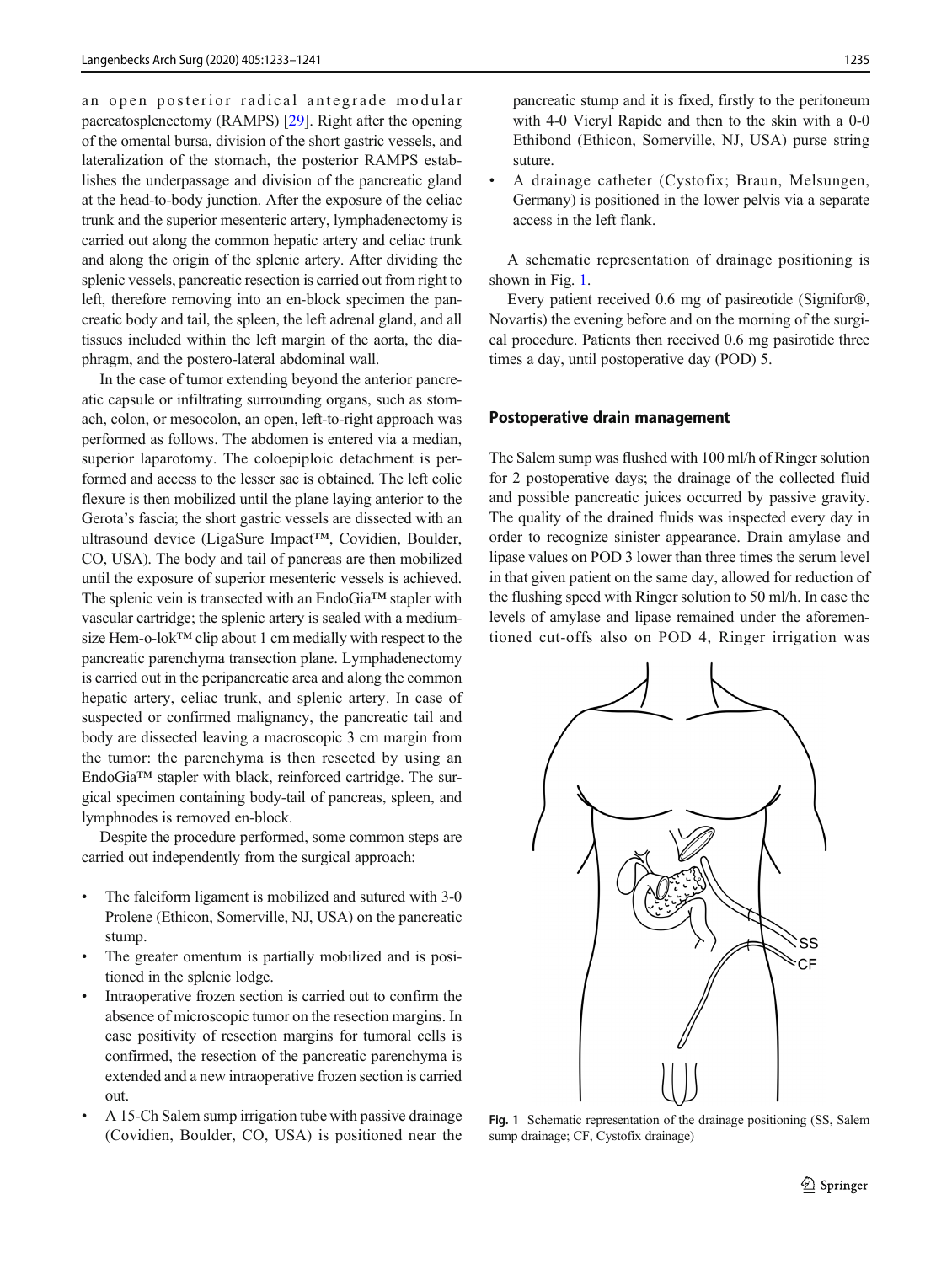interrupted and only passive drainage was allowed. New biochemical tests were carried out on drained fluids on POD 5 and 6: Salem sump drainage and pelvic drainage catheter were routinely removed from POD 7 onward in the absence of clinical or biochemical evidence of any pancreatic fistula, within a timeframe compatible with adequate loss of strength of the absorbable suture fixing the tip of the drainage. In order to obtain the real concentrations of pancreatic enzymes in the drained fluids, irrigation was interrupted every day for 2 h, and bags collecting the drainage fluids were changed before retrieving the samples needed for biochemical analysis.

#### Statistical analysis

Association between POPF or severe complications and categorical variables was investigated using  $\chi^2$  test, with a significance level of 0.05. When parametric assumptions were met, instead, Student  $t$  two-tailed test was used to compare means of continuous variables; otherwise, Mann-Whitney U test was performed. Data are mean  $\pm$  standard deviation, unless otherwise stated. A significance level of 0.05 was chosen. Given the paucity of subjects in our sample combined with the fact that a regression analysis generally needs a number of outcomes of interest at least ten times higher than the number of the variables that can be studied [\[30](#page-7-0)], we decided not to perform any multivariate analysis for our study population.

#### Results

## Data collection

A total of 21 patients underwent DP between September 2015 and July 2019 at Hirslanden Klinik or Klinik Im Park (Zürich, Switzerland).

All patients were operated by a single surgeon (J. S.) experienced in pancreatic resections (> 945 pancreatic resections), thus removing any potential bias for performing this study in a low-volume center for pancreatic resections.

Among the 21 patients, we included in the analysis 12 consecutive subjects at high risk to develop POPF. For each patient, a standardized procedure was carried out with allocation of an irrigation drainage as explained in the previous section.

Postoperative complications were graded according to the Clavien-Dindo (CD) classification [\[31](#page-7-0)]: grade 3 or higher complications were recorded as "severe." All POPFs were categorized according to the classification proposed by the International Study Group of Pancreatic Fistula (ISGPF) [[32\]](#page-7-0).

We recorded and included in this analysis all perioperative variables potentially associated with the development of POPF or severe complications according to the literature and to our experience. Data were retrieved and analyzed from a

prospectively maintained database (Excel, Microsoft Corp, Redmond, WA). Statistical analysis was performed using SPSS ver.24 for Macintosh (IBM, Chicago, IL).

#### Descriptive characteristics

Demographic, clinical, and perioperative data are summarized in Table [1](#page-4-0). The indication for surgical resection was adenocarcinoma, neuroendocrine tumor, or IPMN of the pancreatic body or tail in 4 (33.3%), 3 (25%), and 3 (25%) cases, respectively. In one case, distal pancreatectomy was performed in order to resolve a persistent pancreatic fistula after the enucleation of an insulinoma of the pancreatic tail. One patient underwent distal pancreatectomy because of the localization of renal cell carcinoma metastases in the pancreatic body-tail junction. Concomitant splenectomy was performed in 12 (100%) cases; multivisceral resection occurred in 5 (41.6%) cases because of multiple organ infiltration. Vascular resection or intervention was performed in 3 (25%) cases: one patient underwent irreversible electroporation of the truncus coeliacus, while the remaining two patients received portal vein and vena cava resection with anastomosis, respectively.

Postoperative morbidity events are reported for each patient in Table [2](#page-4-0). Overall, 2 (16.6%) patients experienced a grade 3 or higher surgical complication. We experienced only one case (8.3%) of POPF in our population: the fistula was classified as grade B and was managed with radiological drainage of the fluid collection. We did not experience any case of re-operation nor in-hospital mortality.

#### Inferential analysis at univariate and bivariate levels

In our analysis, no preoperative variables showed statistically significant difference nor association with the development of pancreatic fistula or severe postoperative complications. Regarding intraoperative parameters, only median crystalloid infusion was significantly higher in patients who developed severe postoperative complications (4000 ml) than in those who did not (2000 ml) ( $U = 26.5$ ;  $z = -2.469$ ;  $p = 0.009$ ).

# **Discussion**

Despite a trend toward reduction in mortality in the latest years, a high rate of postoperative complications still causes a major burden for patients undergoing DP. Among these, POPF (and in particular grades B and C fistulas) still plays an important role in slowing down the postoperative recovery of these patients and possibly delaying the beginning of adjuvant therapies. However, consensus is still lacking regarding universally acknowledged risk factors for the development of POPF in this setting. In a recent review by Miyakasa et al. [\[16\]](#page-7-0), risky features for POPF were divided into "patient-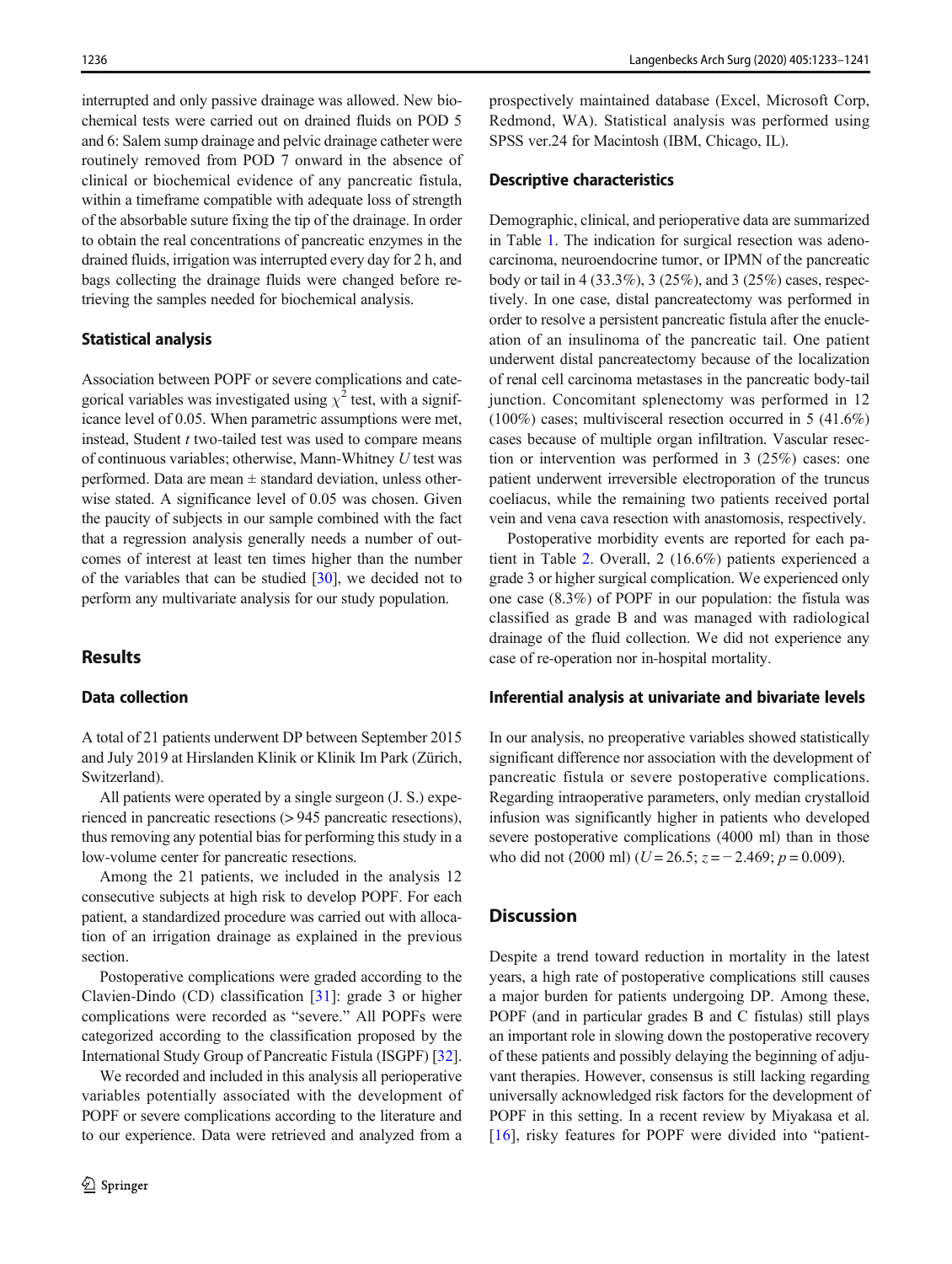<span id="page-4-0"></span>Table 1 Demographic, clinical

| <b>Table I</b> Demographic, clinical<br>and operative data of patients | Age (median and IQ range)                                                                  | $65(60.25 - 70.25)$   |  |  |  |  |
|------------------------------------------------------------------------|--------------------------------------------------------------------------------------------|-----------------------|--|--|--|--|
|                                                                        | Sex $(\%)$                                                                                 |                       |  |  |  |  |
|                                                                        | Male                                                                                       | $8(66.3\%)$           |  |  |  |  |
|                                                                        | Female                                                                                     | 4(33.7%)              |  |  |  |  |
|                                                                        | BMI (median and IQ range)                                                                  | 24.06 (20.90-26.15)   |  |  |  |  |
|                                                                        | ASA score $(\%)$                                                                           |                       |  |  |  |  |
|                                                                        | $\mathbf{1}$                                                                               | $0(0\%)$              |  |  |  |  |
|                                                                        | $\mathfrak{2}$                                                                             | 9(75%)                |  |  |  |  |
|                                                                        | 3                                                                                          | 3(25%)                |  |  |  |  |
|                                                                        | 4                                                                                          | $0(0\%)$              |  |  |  |  |
|                                                                        | Diabetes $(\%)$                                                                            |                       |  |  |  |  |
|                                                                        | Yes                                                                                        | 3(25%)                |  |  |  |  |
|                                                                        | N <sub>o</sub>                                                                             | 9(75%)                |  |  |  |  |
|                                                                        | Neoadjuvant chemotherapy (%)                                                               |                       |  |  |  |  |
|                                                                        | Yes                                                                                        | 4(33.7%)              |  |  |  |  |
|                                                                        | N <sub>o</sub>                                                                             | $8(66.3\%)$           |  |  |  |  |
|                                                                        | Pancreatic thickness on preoperative CT<br>(median and IQ range)<br>Pancreatic consistency | 20.15 (17.9-23.75)    |  |  |  |  |
|                                                                        | Soft                                                                                       | 12 (100%)             |  |  |  |  |
|                                                                        | Hard                                                                                       | $0(0\%)$              |  |  |  |  |
|                                                                        | Vascular resection $(\%)$                                                                  |                       |  |  |  |  |
|                                                                        | Yes                                                                                        | 3(25%)                |  |  |  |  |
|                                                                        | N <sub>o</sub>                                                                             | 9(75%)                |  |  |  |  |
|                                                                        | Surgical approach (%)                                                                      |                       |  |  |  |  |
|                                                                        | Open                                                                                       | $8(66.3\%)$           |  |  |  |  |
|                                                                        | Laparoscopic                                                                               | 4(33.7%)              |  |  |  |  |
|                                                                        | Intraoperative crystalloid infusion (median and IQ range)                                  | 2000 (1000-3000)      |  |  |  |  |
|                                                                        | Intraoperative blood losses (median and IQ range)                                          | 400 (200-700)         |  |  |  |  |
|                                                                        | Operative time (median and IQ range)                                                       | 144.50 (110.25-170.0) |  |  |  |  |
|                                                                        | Timing of drain removal (median and IQ range)                                              | $7(7-12)$             |  |  |  |  |
|                                                                        | Length of hospital stay (median and IQ range)                                              | $13(11-16.5)$         |  |  |  |  |
|                                                                        |                                                                                            |                       |  |  |  |  |

BMI, body mass index; ASA, American Society of Anaesthesiology

|  | <b>Table 2</b> Postoperative morbidity |                |                                                |                                              |
|--|----------------------------------------|----------------|------------------------------------------------|----------------------------------------------|
|  |                                        | Grade          | Description                                    | Management                                   |
|  |                                        | 4B             | POPF B and anaphylactic reaction to tazobactam | Percutaneous drainage and ICU management     |
|  |                                        | $\mathbf{0}$   |                                                |                                              |
|  |                                        | $\mathbf{0}$   |                                                |                                              |
|  |                                        | $\mathbf{0}$   |                                                |                                              |
|  |                                        | $\mathbf{0}$   |                                                |                                              |
|  |                                        | 3A             | Perihepatic abscess                            | Percutaneous drainage and antibiotic therapy |
|  |                                        | $\mathbf{0}$   |                                                |                                              |
|  |                                        | $\overline{2}$ | Delayed gastric emptying                       | Nasogastric tube and TPN                     |
|  |                                        | $\mathbf{0}$   |                                                |                                              |
|  |                                        | $\overline{2}$ | Delayed gastric emptying                       | Nasogastric tube and TPN                     |
|  |                                        | $\mathbf{0}$   |                                                |                                              |
|  |                                        | $\mathbf{0}$   |                                                |                                              |

TPN, total parenteral nutrition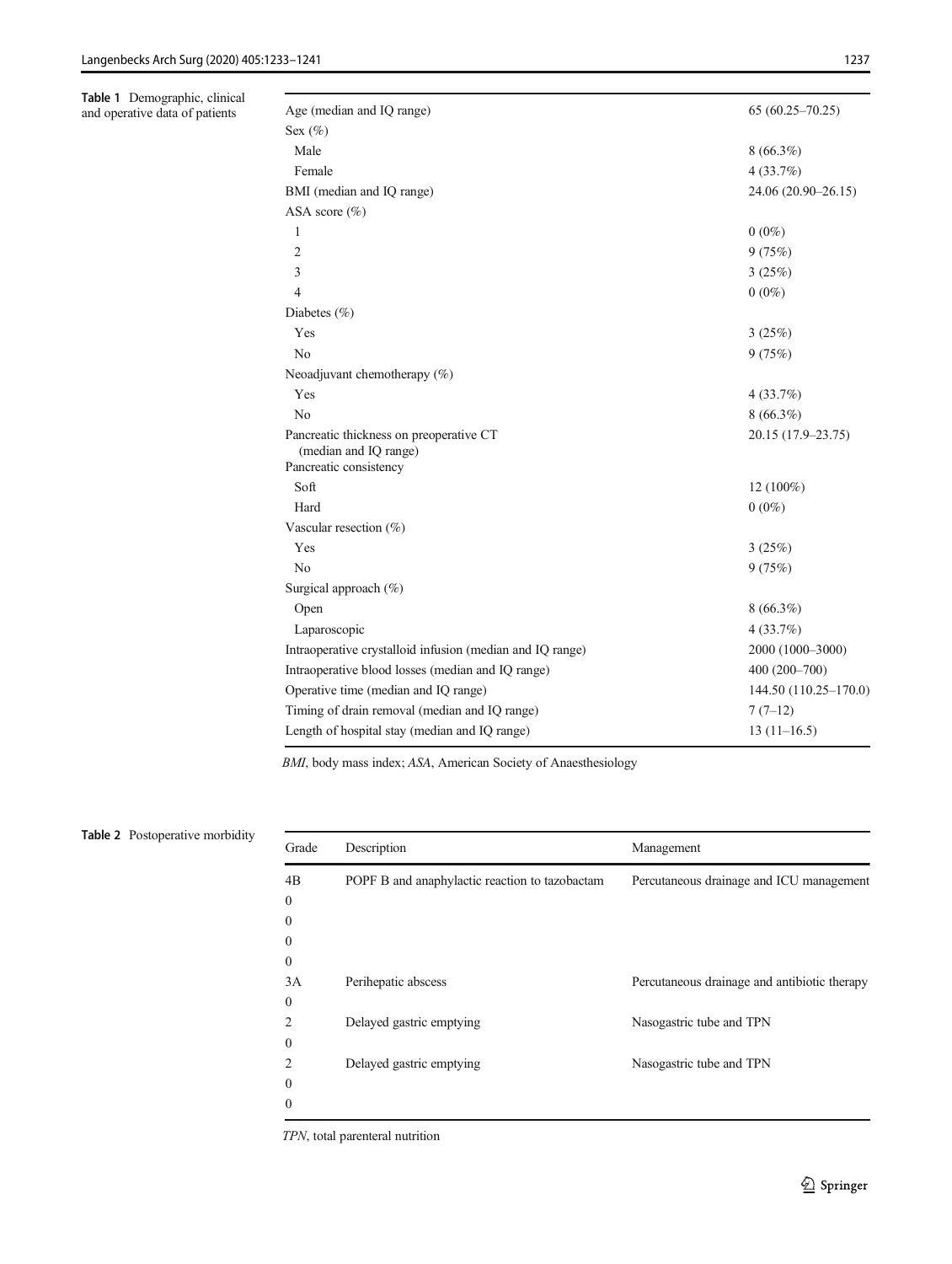related" and "surgery-related" factors. The former included male gender, age, high BMI, soft pancreatic texture, chronic pancreatitis of the pancreatic remnant, low preoperative albumin levels, high ASA score, and smoking habits. Surgeryrelated risk factors involved prolonged duration of surgery, excessive blood losses, spleen preservation, non-ligation of the main pancreatic duct, transection at the tail, great volume of the remaining pancreas, extended lymphadenectomy and concomitant additional organ resection. Despite this effort to distinguish all the possible risk factors associated with development of POPF in DP, few studies report their fistula rates stratified according to the risk class of their subjects.

Following the insight about dangerous features associated with development of fistula, several strategies have been proposed in order to reduce the incidence of POPF after DP.

The first aspect to be investigated was the comparison between different techniques for the closure of pancreatic stump  $[1, 6, 7, 9, 16, 22, 28]$  $[1, 6, 7, 9, 16, 22, 28]$  $[1, 6, 7, 9, 16, 22, 28]$  $[1, 6, 7, 9, 16, 22, 28]$  $[1, 6, 7, 9, 16, 22, 28]$  $[1, 6, 7, 9, 16, 22, 28]$  $[1, 6, 7, 9, 16, 22, 28]$  $[1, 6, 7, 9, 16, 22, 28]$  $[1, 6, 7, 9, 16, 22, 28]$  $[1, 6, 7, 9, 16, 22, 28]$  $[1, 6, 7, 9, 16, 22, 28]$  $[1, 6, 7, 9, 16, 22, 28]$  $[1, 6, 7, 9, 16, 22, 28]$  $[1, 6, 7, 9, 16, 22, 28]$ . The majority of the literature reports no difference across various techniques: in particular, these studies claimed that the use of stapler did not increase the POPF rates [\[1](#page-6-0), [7,](#page-7-0) [9](#page-7-0), [28](#page-7-0)]. However, in favor of this latter approach, Ecker et al. [[22](#page-7-0)] demonstrated a statistically significant lower rate of POPF after DP when transecting the pancreas with a stapler rather than with an energy device or by scalpel with subsequent handsewn closure of the pancreatic stump. Only the work by Kleef et al. [\[27\]](#page-7-0) reported a significant higher rate of POPF after DP in the group of patient resected using a stapler; the reason may lay in small areas of teared pancreatic parenchyma that go unnoticed when using the stapler. Nevertheless, the same authors concluded that technical causes alone cannot be responsible for pancreatic fistula after DP. In the context of stapler use for transection and closure of the pancreatic stump, Hirashita et al. [\[33\]](#page-7-0) demonstrated that a pre-firing compression of the transection plane for a total of 10 min was associated with a decreased rate of POPF after DP. These findings support the idea that the use of staplers in both open and close procedures is safe and can reduce the operative time by almost 1 hour [[27\]](#page-7-0).

Regarding the use of sealants, the review by Cheng et al. [\[34](#page-7-0)] and its most recent update [[35\]](#page-7-0) concluded that fibrin sealants may have little or no effect on postoperative pancreatic fistula in people undergoing DP.

Despite several studies reported controversial results about the administration of somatostatin analogs for prevention of POPF in pancreatic surgery [[36,](#page-7-0) [37\]](#page-7-0), some other scientific works support their use [\[38](#page-7-0)–[40](#page-7-0)]. In particular, the randomized controlled trial by Allen et al. [\[41](#page-7-0)] demonstrated a significant decrease in POPF incidence also in the subgroup of patients undergoing DP. In their publication, Denbo et al. [\[42](#page-7-0)] concluded that high-risk and very high-risk patients are those profiting more from selective pasireotide administration.

The use of intraoperatively placed surgical drainages in order to reduce the incidence of POPF after DP has been thoroughly questioned. The rationale behind the use of these devices lays in their ability to remove pancreatic juices that leak from unsealed branches of the pancreatic duct, therefore avoiding their accumulation, which could lead to intraabdominal abscess and bleeding [[9\]](#page-7-0). Irrigating the pancreatic stump should dilute even minimal quantities of pancreatic juices, therefore reducing the risk of auto-activation of amylase and lipase, which would result in self-digestion of pancreatic gland. The benefits of this approach only in high-risk subjects have recently been demonstrated in animal models of mild and severe acute pancreatitis by Serra et al. [\[43\]](#page-7-0). In particular, the authors demonstrated that mortality was significantly reduced in severe acute pancreatitis animals with peritoneal lavage. At first sight, the technique described appears to be a mere mitigation strategy when a POPF is already in place, in order to decrease the impact of pancreatic juice on surrounding tissues. However, analyzing the problem in a different perspective, as authors we believe in the capacity of irrigation to prevent evolution of POPF from simple biochemical leaks to clinically-relevant pancreatic fistulas. In light of this, irrigation may actually result in a tangible lower incidence of grades B and C POPFs and their associated complications.

While some authors pointed out the lack of any significant difference in POPF rate between drain placement or not [\[44](#page-8-0)–[46\]](#page-8-0), other papers reported an increase in overall POPF when drainages were employed [[47](#page-8-0), [48\]](#page-8-0). However, the same authors recognized that the rates of CR-POPF did not differ between who received intraoperative drainage placement and who did not. These findings suggest that the use of surgical drainage allows the recognition of an increased total amount of low-grade fistulas, which would otherwise go unnoticed. In fact, according to the definition by the International Study Group on Pancreatic Fistula Definition [\[32\]](#page-7-0), grade A fistulas have no clinical impact, and they require minimal change in management or deviation from the normal clinical pathway. In their study, Ecker et al. [[48\]](#page-8-0) demonstrated that the average complication burden for POPF was significantly lower when a drain was placed intraoperatively. Similar results were achieved by Machado et al. [\[45](#page-8-0)], in which an increased severity in POPF grade was observed in their control group. Seykora et al. [\[49](#page-8-0)] found a significant lower CR-POPF rate when drainages were removed early or in case they were not positioned at all. In a randomized trial published by Van Buren et al. [\[46\]](#page-8-0), the use of drainage was not associated with any difference in CR-POPF rates or mortality; nevertheless, the no-drain group experienced a higher intra-abdominal fluid collection rates.

When compared with the literature, our major complications rate of 16.6% and the POPF rate of 8.3% seem very promising results, especially considering that they refer to a population at very high risk to develop postoperative fistulas and complications. The few studies reporting stratified outcome assessed a CR-POPF rate from 11.2 to 59% [\[5,](#page-6-0) [11,](#page-7-0) [14,](#page-7-0)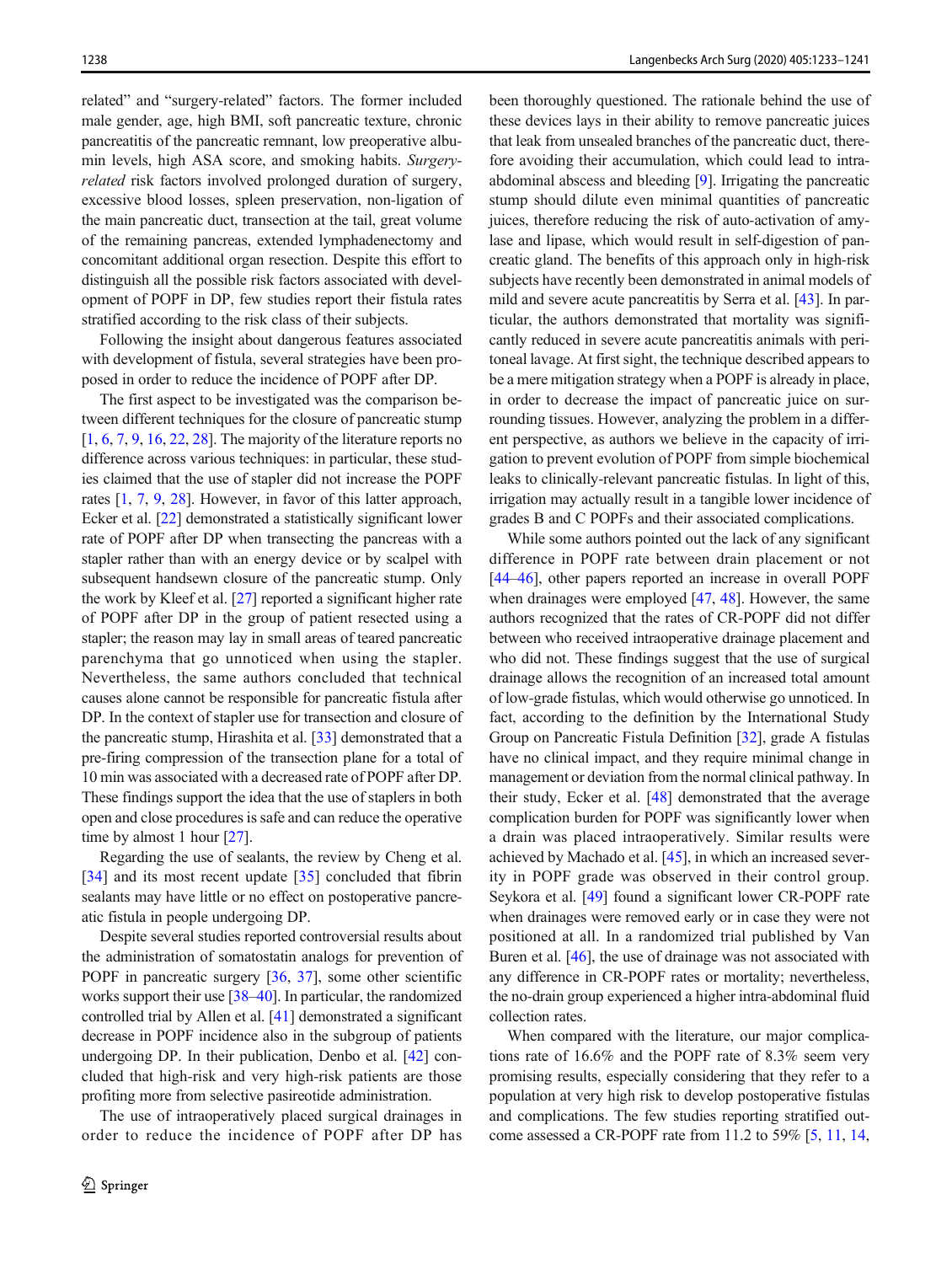<span id="page-6-0"></span>[42\]](#page-7-0) and a major complication rate between 16.6 and 24.7% [\[11](#page-7-0), [14](#page-7-0)] in the high-risk population. Optimism also comes from the null mortality rate in our series of patients, which becomes more encouraging especially when compared with the 44% 30-day mortality for patient with more than 4 points according to the score proposed by Kelly et al. [4]. A certain overlap exists also in terms of mean length of hospitalization between our patients and the one reported by Vanbrugghe et al. [5] (14.6 vs. 18.4 days).

To our knowledge, the paper published by Bu et al. [\[50](#page-8-0)] is the first to report the use of irrigation around the pancreatic stump after DP. In this study, the irrigation of the pancreatic stump did not reduce the rate of POPF; however, patients with CR-POPF and receiving irrigation manifested better clinical conditions and required less specific treatment than those in the control group. However, the Chinese group did not include any distinction between patients at high or low risk to develop POPF. Together with our findings, we are confident about the usefulness of this particular drainage approach only in highrisk patients.

Nevertheless, our paper has several limitations. The retrospective nature of this study, but most importantly the very limited number of high-risk subjects undergoing DP, did not allow us to reach consistent conclusions under the statistical point of view. Despite the wide number of variables tested against two different outcomes, we were able to only identify the association between intraoperative crystalloid infusion and development of postoperative complications. Therefore, we aim to improve the number of subjects included in the analysis along with time. Another drawback is the lack of a control group. Unfortunately, a few data were available for patients operated before the introduction of Salem sump drainages and when present, they were of poor quality. Therefore, it was impossible to extract data regarding a historical high-risk control group in order to attempt a comparison about the effectiveness of the newly introduced drain management for prevention of POPF.

# Conclusions

Despite those limitations and the modesty of our results, we strongly believe that the postoperative course of high-risk patients undergoing DP can be improved by this new drainage management. To further develop insight about the potentiality of irrigation with passive drainage, we firstly need consensus and validated models to classify patients at high risk in an objective and standardized way. Once this will be achieved, we will propose our hypothesis-generating study as the starting point for a possible multicenter randomized trial.

Authors' contributions Study conception and design: A.O., F.C., and S.J. Acquisition of data: A.O. and F.C. Analysis and interpretation of data: A.O. and F.C. Drafting of manuscript: A.O. and F.C. Critical revision of manuscript: A.O., F.C. and S.J.

Funding Open access funding provided by Università degli Studi di Milano within the CRUI-CARE Agreement.

Availability of data and material The dataset used during the current study are available from the corresponding author on reasonable request.

#### Compliance with ethical standards

Conflict of interest The authors declare that they have no conflict of interest.

Ethics approval Data retrieval was approved by the local IRB (BASEC-Nr. 2018-00183), and the study was performed in accordance with the ethical standards as laid down in the 1964 Declaration of Helsinki and its later amendments.

Consent to participate Informed consent to participate was obtained from all individual participants included in the study.

Consent for publication Informed consent for publication was obtained from all individual participants included in the study, although no identifiable data can be retrieved from the present article.

Code availability Not applicable.

Open Access This article is licensed under a Creative Commons Attribution 4.0 International License, which permits use, sharing, adaptation, distribution and reproduction in any medium or format, as long as you give appropriate credit to the original author(s) and the source, provide a link to the Creative Commons licence, and indicate if changes were made. The images or other third party material in this article are included in the article's Creative Commons licence, unless indicated otherwise in a credit line to the material. If material is not included in the article's Creative Commons licence and your intended use is not permitted by statutory regulation or exceeds the permitted use, you will need to obtain permission directly from the copyright holder. To view a copy of this licence, visit [http://creativecommons.org/licenses/by/4.0/](https://doi.org/).

# References

- 1. Ferrone CR, Warshaw AL, Rattner DW, Berger D, Zheng H, Rawal B, Rodriguez R, Thayer SP, Fernandez-del Castillo C (2008) Pancreatic fistula rates after 462 distal pancreatectomies: staplers do not decrease fistula rates. J Gastrointest Surg 12:1691–1698
- 2. Pratt W, Maithel SK, Vanounou T, Callery MP, Vollmer CM (2006) Postoperative pancreatic fistulas are not equivalent after proximal, distal, and central pancreatectomy, J Gastrointest Surg
- 3. Mendoza AS, Han HS, Ahn S, Yoon YS, Cho JY, Choi YR (2016) Predictive factors associated with postoperative pancreatic fistula after laparoscopic distal pancreatectomy: a 10-year single-institution experience. Surg Endosc 30(2):649–656
- 4. Kelly KJ, Greenblatt DY, Wan Y, Rettammel RJ, Winslow E, Cho CS, Weber SM (2011) Risk stratification for distal pancreatectomy utilizing ACS-NSQIP: preoperative factors predict morbidity and mortality. J Gastrointest Surg 15(2):250–261
- 5. Vanbrugghe C, Ronot M, Cauchy F, Hobeika C, Dokmak S, Aussilhou B, Ragot E, Gaujoux S, Soubrane O, Lévy P, Sauvanet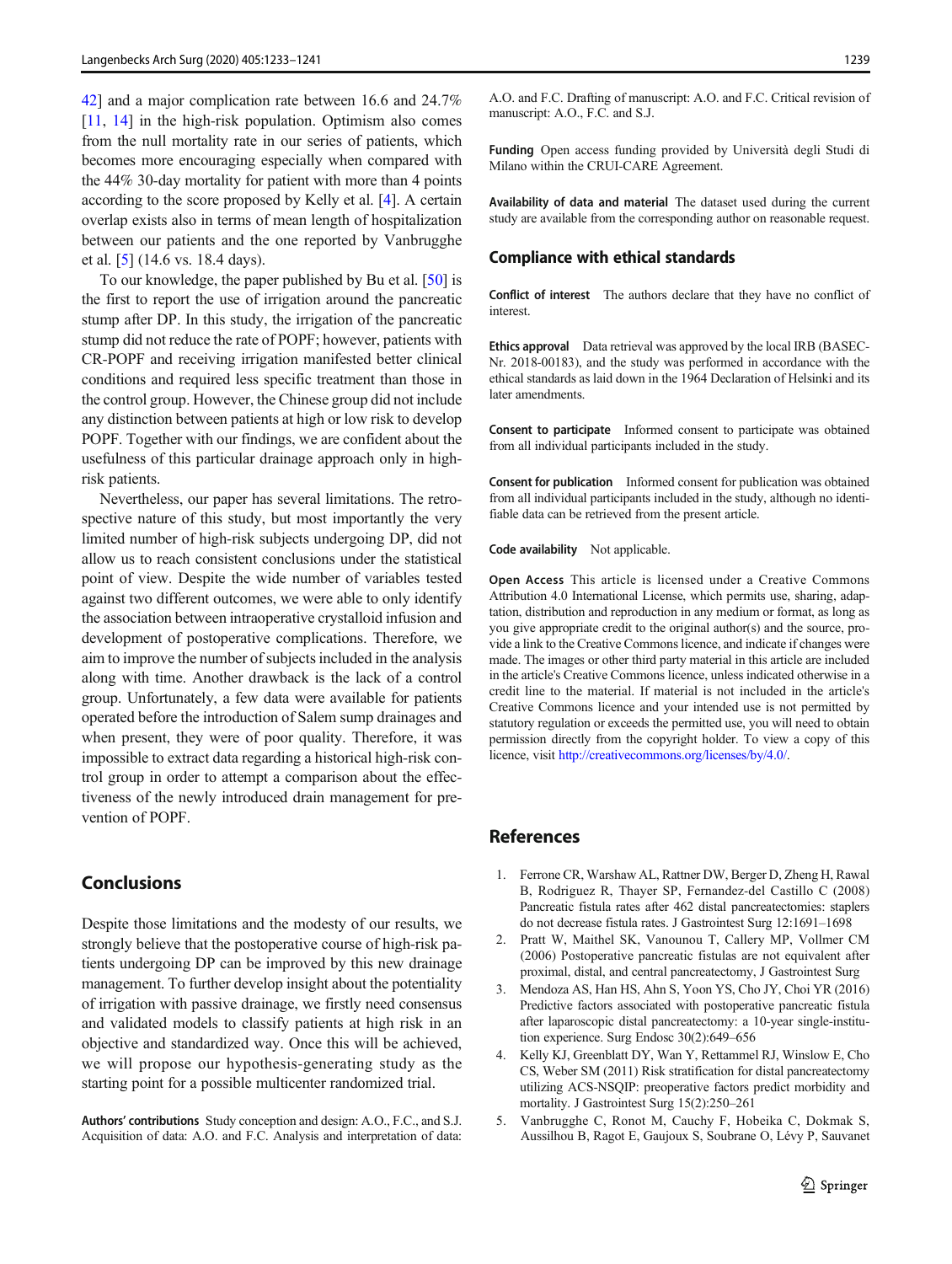<span id="page-7-0"></span>A (2019) Visceral obesity and open passive drainage increase the risk of pancreatic fistula following distal Pancreatectomy. J Gastrointest Surg 23(7):1414–1424

- 6. Dokmak S, Ftériche FS, Meniconi RL, Aussilhou B, Duquesne I, Perrone G, Romdhani C, Belghiti J, Lévy P, Soubrane O, Sauvanet A (2019) Pancreatic fistula following laparoscopic distal pancreatectomy is probably unrelated to the stapler size but to the drainage modality and significantly decreased with a small suction drain. Langenbeck's Arch Surg 404(2):203–212
- 7. Chikhladze S et al (2019) The rate of postoperative pancreatic fistula after distal pancreatectomy is independent of the pancreatic stump closure technique—a retrospective analysis of 284 cases. Asian J Surg, xxxx
- 8. Sugimoto M et al (2019) Relationship between pancreatic thickness and staple height is relevant to the occurrence of pancreatic fistula after distal pancreatectomy. HPB
- Pannegeon V (2006) Pancreatic fistula after distal pancreatectomy. Arch Surg 141(11):1071
- 10. Hashimoto D, Takamori H, Sakamoto Y, Tanaka H, Hirota M, Baba H (2010) Can the physiologic ability and surgical stress (E-PASS) scoring system predict operative morbidity after distal pancreatectomy? Surg Today 40(7):632–637
- 11. Malleo G, Salvia R, Mascetta G, Esposito A, Landoni L, Casetti L, Maggino L, Bassi C, Butturini G (2014) Assessment of a complication risk score and study of complication profile in laparoscopic distal pancreatectomy. J Gastrointest Surg 18(11):2009–2015
- 12. Pratt W, Joseph S, Callery MP, Vollmer CM (2008) POSSUM accurately predicts morbidity for pancreatic resection. Surgery
- 13. Haga Y, Wada Y, Saitoh T, Takeuchi H, Ikejiri K, Ikenaga M (2014) Value of general surgical risk models for predicting postoperative morbidity and mortality in pancreatic resections for pancreatobiliary carcinomas. J Hepatobiliary Pancreat Sci
- 14. Al Abbas AI, Borrebach JD, Bellon J, Zureikat AH (2019) Does preoperative MELD score predict adverse outcomes following pancreatic resection: an ACS NSQIP analysis. J Gastrointest Surg
- 15. Zhou Y, Zhang X, Wu L, Ye F, Su X, Li B (2014) Evidence-based value of prophylactic intraperitoneal drainage following pancreatic resection: a meta-analysis. Pancreatology
- 16. Miyasaka Y, Mori Y, Nakata K, Ohtsuka T, Nakamura M (2017) Attempts to prevent postoperative pancreatic fistula after distal pancreatectomy. Surg Today 47(4):416–424
- 17. Fukuda Y, Yamada D, Eguchi H, Iwagami Y, Noda T, Asaoka T, Wada H, Kawamoto K, Gotoh K, Mori M, Doki Y (2017) A novel preoperative predictor of pancreatic fistula using computed tomography after distal pancreatectomy with staple closure. Surg Today 47(10):1180–1187
- 18. Chang YR, Kang JS, Jang JY, Jung WH, Kang MJ, Lee KB, Kim SW (2017) Prediction of pancreatic fistula after distal Pancreatectomy based on cross-sectional images. World J Surg 41(6):1610–1617
- 19. Sugimoto M, Gotohda N, Kato Y, Takahashi S, Kinoshita T, Shibasaki H, Nomura S, Konishi M, Kaneko H (2013) Risk factor analysis and prevention of postoperative pancreatic fistula after distal pancreatectomy with stapler use. J Hepatobiliary Pancreat Sci 20(5):538–544
- 20. Peng YP et al (2017) Risk factors of postoperative pancreatic fistula in patients after distal pancreatectomy: a systematic review and metaanalysis. Sci Rep 7(1):1–8
- 21. Xia T et al (2017) Risk factors for postoperative pancreatic fistula after laparoscopic distal pancreatectomy using stapler closure technique from one single surgeon. PLoS One 12(2):1–10
- 22. Ecker BL et al (2019) Risk factors and mitigation strategies for pancreatic fistula after distal pancreatectomy: analysis of 2026 resections from the International, Multi-institutional Distal Pancreatectomy study group. Ann Surg
- 23. Bassi C et al (2010) Early versus late drain removal after standard pancreatic resections: results of a prospective randomized trial. Ann Surg
- 24. Kawaida H, Kono H, Watanabe M, Hosomura N, Amemiya H, Fujii H (2018) Risk factors of postoperative pancreatic fistula after distal pancreatectomy using a triple-row stapler. Surg Today 48(1): 95–100
- 25. Yamashita S, Ishizawa T, Ichida A, Kaneko J, Aoki T, Sakamoto Y, Sugawara Y, Hasegawa K, Kokudo N (2016) Advantages and disadvantages of prophylactic abdominal drainage in distal pancreatectomy. World J Surg 40(5):1226–1235
- 26. Jiwani A, Chawla T (2019) Risk factors of pancreatic fistula in distal pancreatectomy patients. Surg Res Pract 2019:1–6
- 27. Kleeff J et al (2007) Distal pancreatectomy: risk factors for surgical failure in 302 consecutive cases. Ann Surg 245(4):573–582
- 28. Goh BKP et al (2008) Critical appraisal of 232 consecutive distal pancreatectomies with emphasis on risk factors, outcome, and management of the postoperative pancreatic fistula: a 21-year experience at a single institution. Arch Surg 143(10):956–965
- 29. Strasberg SM, Linehan DC, Hawkins WG (2007) Radical Antegrade modular Pancreatosplenectomy procedure for adenocarcinoma of the body and tail of the pancreas: ability to obtain negative tangential margins. J Am Coll Surg 204(2):244–249
- 30. Harrell FE, Lee KL, Califf RM, Pryor DB, Rosati RA (1984) Regression modelling strategies for improved prognostic prediction. Stat Med
- 31. Dindo D, Demartines N, Clavien PA (2004) Classification of surgical complications: a new proposal with evaluation in a cohort of 6336 patients and results of a survey. Ann Surg
- 32. Bassi C et al (2005) Postoperative pancreatic fistula: an international study group (ISGPF) definition. Surgery
- 33. Hirashita T, Ohta M, Yada K, Tada K, Saga K, Takayama H, Endo Y, Uchida H, Iwashita Y, Inomata M (2018) Effect of pre-firing compression on the prevention of pancreatic fistula in distal pancreatectomy. Am J Surg 216(3):506–510
- 34. Cheng Y et al (2016) Fibrin sealants for the prevention of postoperative pancreatic fistula following pancreatic surgery. Cochrane Database Syst Rev
- 35. Gong J, He S, Cheng Y, Cheng N, Gong J, Zeng Z (2018) Fibrin sealants for the prevention of postoperative pancreatic fistula following pancreatic surgery. Cochrane Database Syst Rev
- 36. Kawaida H, Kono H, Hosomura N, Amemiya H, Itakura J, Fujii H, Ichikawa D (2019) Surgical techniques and postoperative management to prevent postoperative pancreatic fistula after pancreatic surgery. World J Gastroenterol 25(28):3722–3737
- 37. Kitahata Y, Kawai M, Yamaue H (2016, 2016) Clinical trials to reduce pancreatic fistula after pancreatic surgery-review of randomized controlled trials. Transl Gastroenterol Hepatol (MAR):1–8
- 38. Fujino Y (2015) Perioperative management of distal pancreatectomy. World J Gastroenterol 21(11):3166–3169
- 39. Kunstman JW (2019) ii, pp. 161–170.e2
- Ridolfini MP et al (2007) Risk factors associated with pancreatic fistula after distal pancreatectomy, which technique of pancreatic stump closure is more beneficial? World J Gastroenterol
- 41. Allen PJ, Gönen M, Brennan MF, Bucknor AA, Robinson LM, Pappas MM, Carlucci KE, D'Angelica MI, DeMatteo RP, Kingham TP, Fong Y, Jarnagin WR (2014) Pasireotide for postoperative pancreatic fistula. N Engl J Med 370(21):2014–2022
- 42. Denbo JW, Slack RS, Bruno M, Cloyd JM, Prakash L, Fleming JB, Kim MP, Aloia TA, Vauthey JN, Lee JE, Katz MHG (2017) Selective perioperative administration of pasireotide is more costeffective than routine administration for pancreatic fistula prophylaxis. J Gastrointest Surg 21(4):636–646
- 43. Serra MB et al (2020) Su2048 peritoneal lavage in acute pancreatitis: does the severity of the disease influence the outcome? Gastroenterology